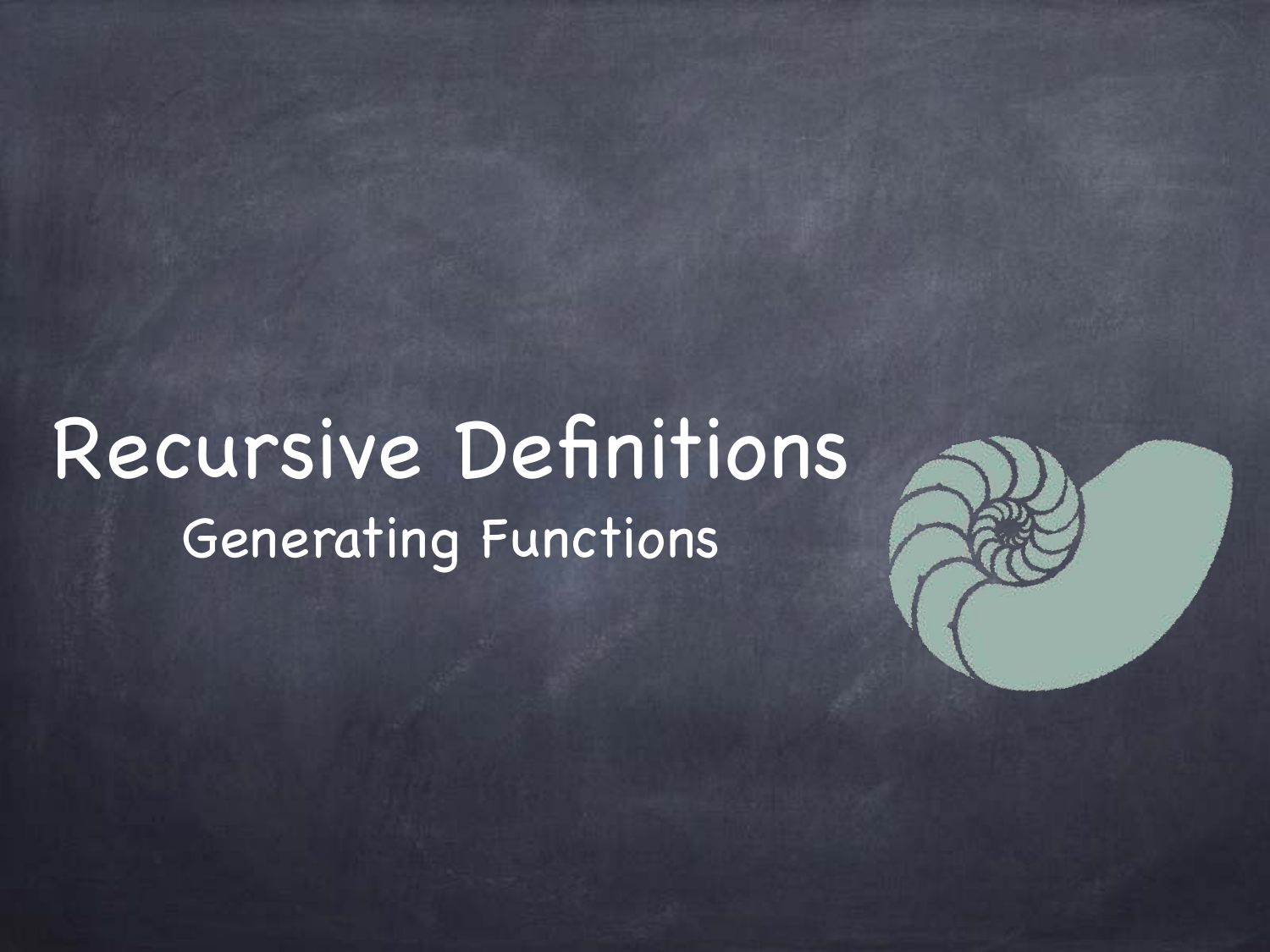# Generating Functions

- A generating function is an alternate representation of an infinite sequence, which allows making useful deductions about the sequence (including, possibly, a closed form)
- $\bullet$  Sequence  $f(0)$ ,  $f(1)$ , ... is represented as the formal expression  $G_f(X) = f(0) + f(1) \cdot X + f(2) \cdot X^2 + ...$  (ad infinitum)

i.e., for f : N→R, we define **Gf(X)** ≜ **Σk≥0 f(k)**⋅**X<sup>k</sup>**

**e.g., If f(k) = ak for some a∈R, Gf(X) =**  $\Sigma_{k\geq0}$  ak $\cdot$ Xk

"Ordinary Generating Functions"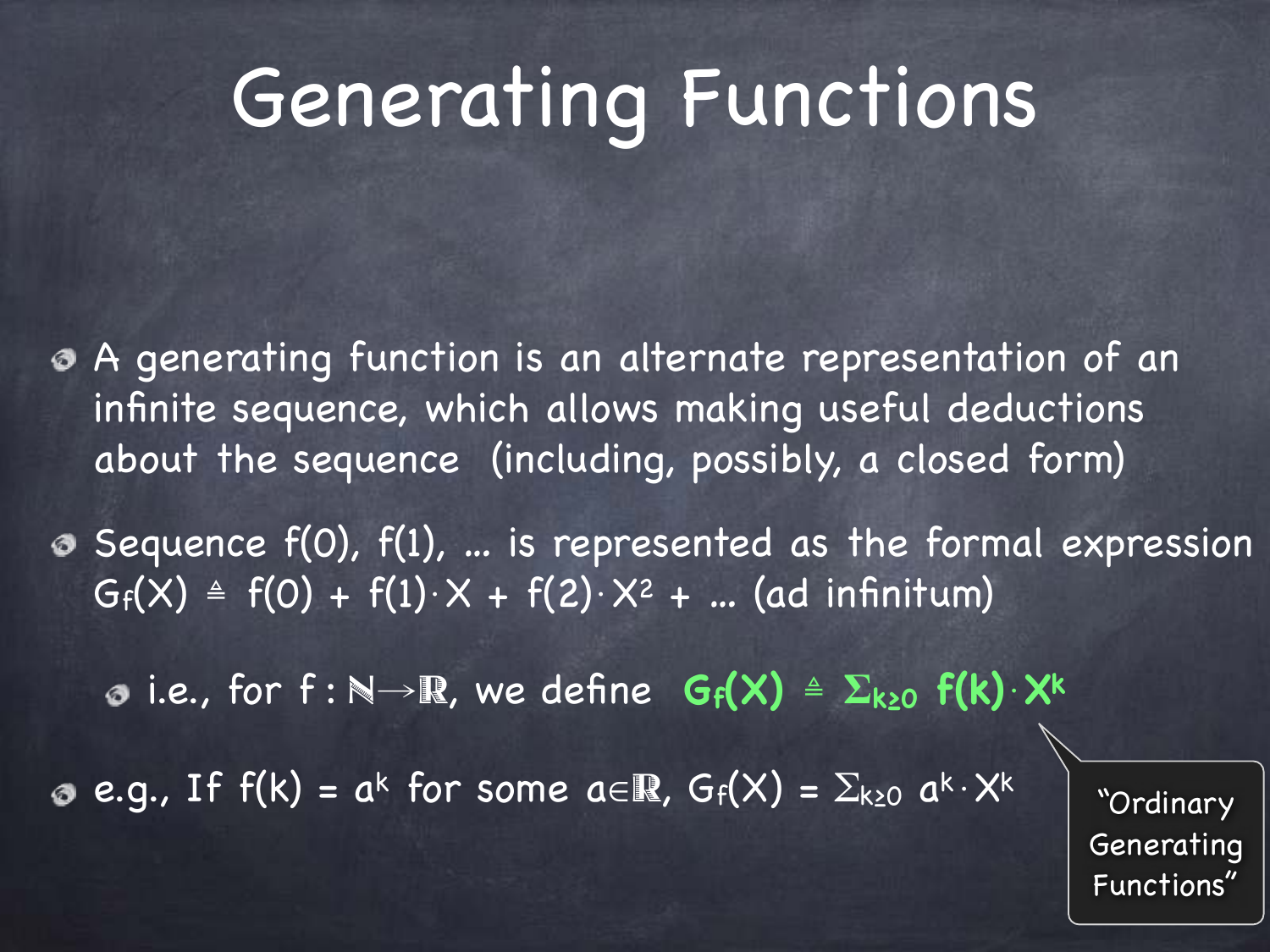## Generating Functions

- Generating functions sometimes have a succinct representation
- **e.g., For f(k) = ak for some a∈R,**  $G_f(X) = \sum_{k\geq 0} a^k \cdot X^k$ 
	- If we substituted for X a real number x sufficiently close to 0, we have  $|ax| < 1$  and this would converge to  $1/(1-ax)$
	- $\bullet$  So we write  $G_f(X) = 1/(1-aX)$  (for sufficiently small  $|X|$ ). This will later let us manipulate Gf(X) algebraically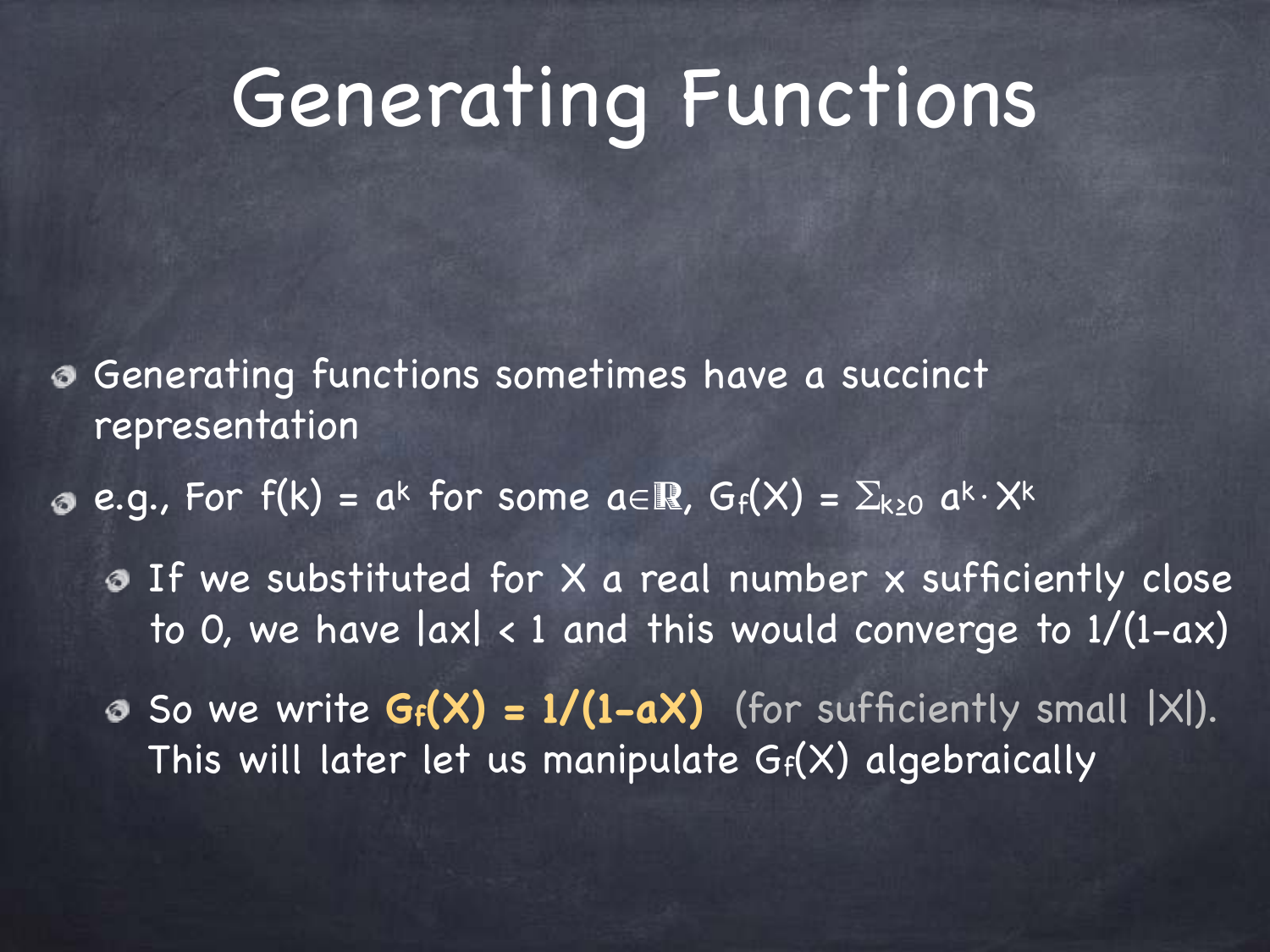Extended Binomial Theorem A useful tool for manipulating/analysing generating functions For a∈R,  $\binom{a}{\cdot}$   $\triangleq$   $\frac{a(a-1)...(a-k+1)}{n}$  (k∈Z+), and  $\binom{a}{\cdot}$   $\triangleq$  1 Extended binomial theorem:  $For |x| < 1, a \in \mathbb{R}$ ,  $(1+x)^a = \sum_{k \ge 0} {a \choose k} \cdot x^k$ Useful in finding a closed form for f given Gf of certain forms • e.g.,  $G_f(X) = 1/(1-X)$ . Then,  $\Sigma_{k \ge 0}$   $f(k) \cdot X^k = (1-X)^{-1}$  $\overline{\mathcal{L}}$ **a k**) **a(a-1)…(a-k+1) k!** ( $N \in \mathbb{Z}$ ), and a 0)  $\sqrt{2}$ **a k**)

 $= (-1)(-2)...(-k)/k! = (-1)^k \Rightarrow (1-X)^{-1} = \sum_{k\geq 0} X^k \Rightarrow f(k)=1$  $\sqrt{2}$ −1 k )

Similarly,  $\begin{pmatrix} -2 \\ 1 \end{pmatrix} = (-2)(-3)...(-k-1)/k! = (-1)^k(k+1)$  $\Rightarrow$  1/(1-X)<sup>2</sup> =  $\Sigma_{k\geq0}$  (k+1) $\cdot$ X<sup>k</sup>  $\overline{\mathcal{L}}$ −2 k )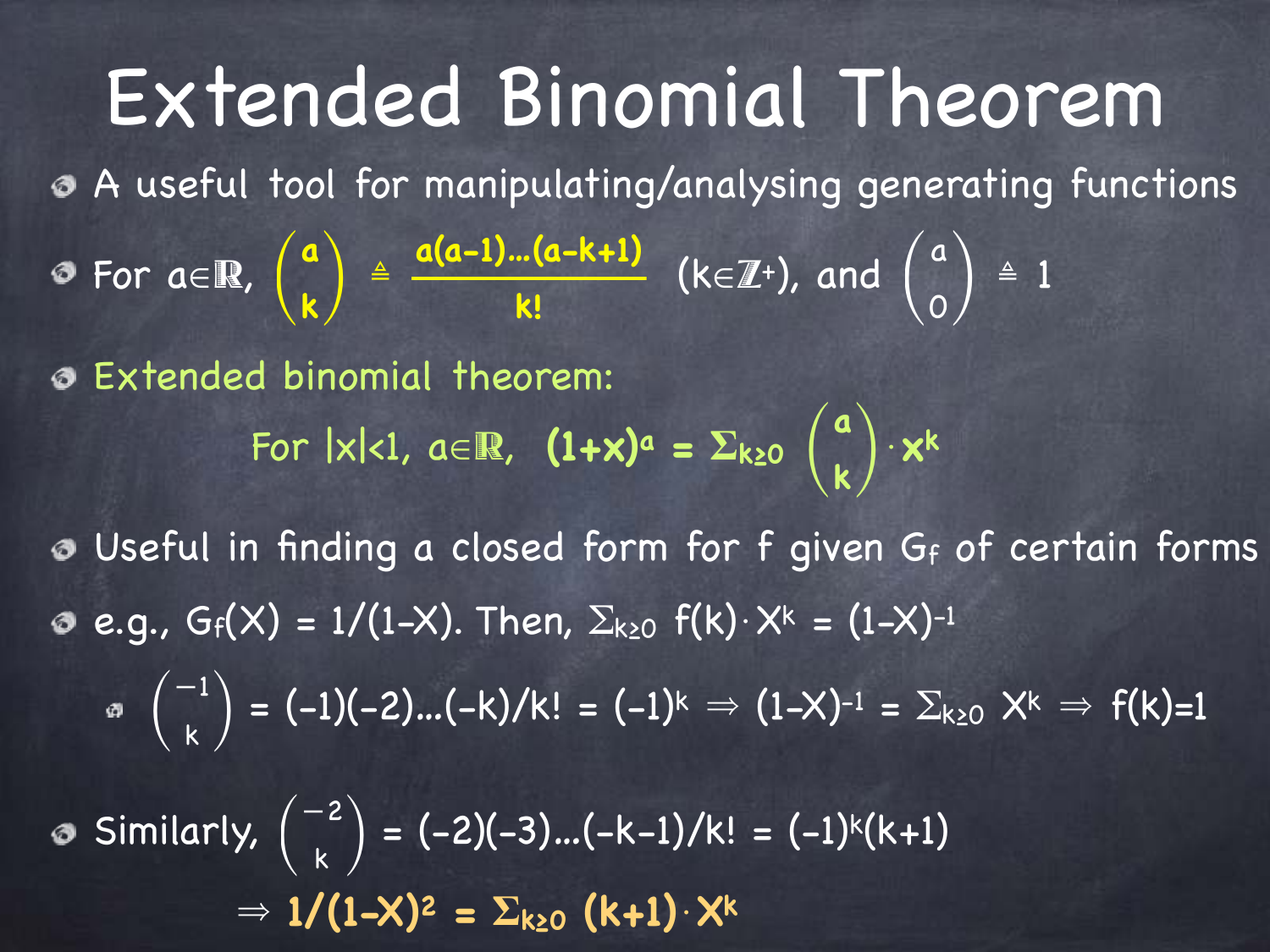### Extended Binomial Theorem

 $G_f(X) = 1/(1-aX)^b$  for  $f(k) = (-a)^k \cdot \begin{pmatrix} 1 & 1 \ 1 & 1 \end{pmatrix}$   $\cdot$   $a^k$ **e.g., b=1:**  $f(k) = a^k$ . **b=2:**  $f(k) = (k+1).a^k$  $\overline{\mathcal{L}}$  $-\mathsf{b}$ k  $\left/ \frac{1}{\pi}\right/$ b+k-1 k )

 $G_{f+q}(X) = G_f(X) + G_q(X)$ 

 $G_{q}(X) = X \cdot G_{f}(X)$ , where  $q(0)=0$  and  $q(k+1) = f(k)$  for k>0

- $\bullet$  If a generating function Gf is known and has a nice form, then often using the extended binomial theorem, one can compute a closed-form expression for f
- **But how do we get Gf?**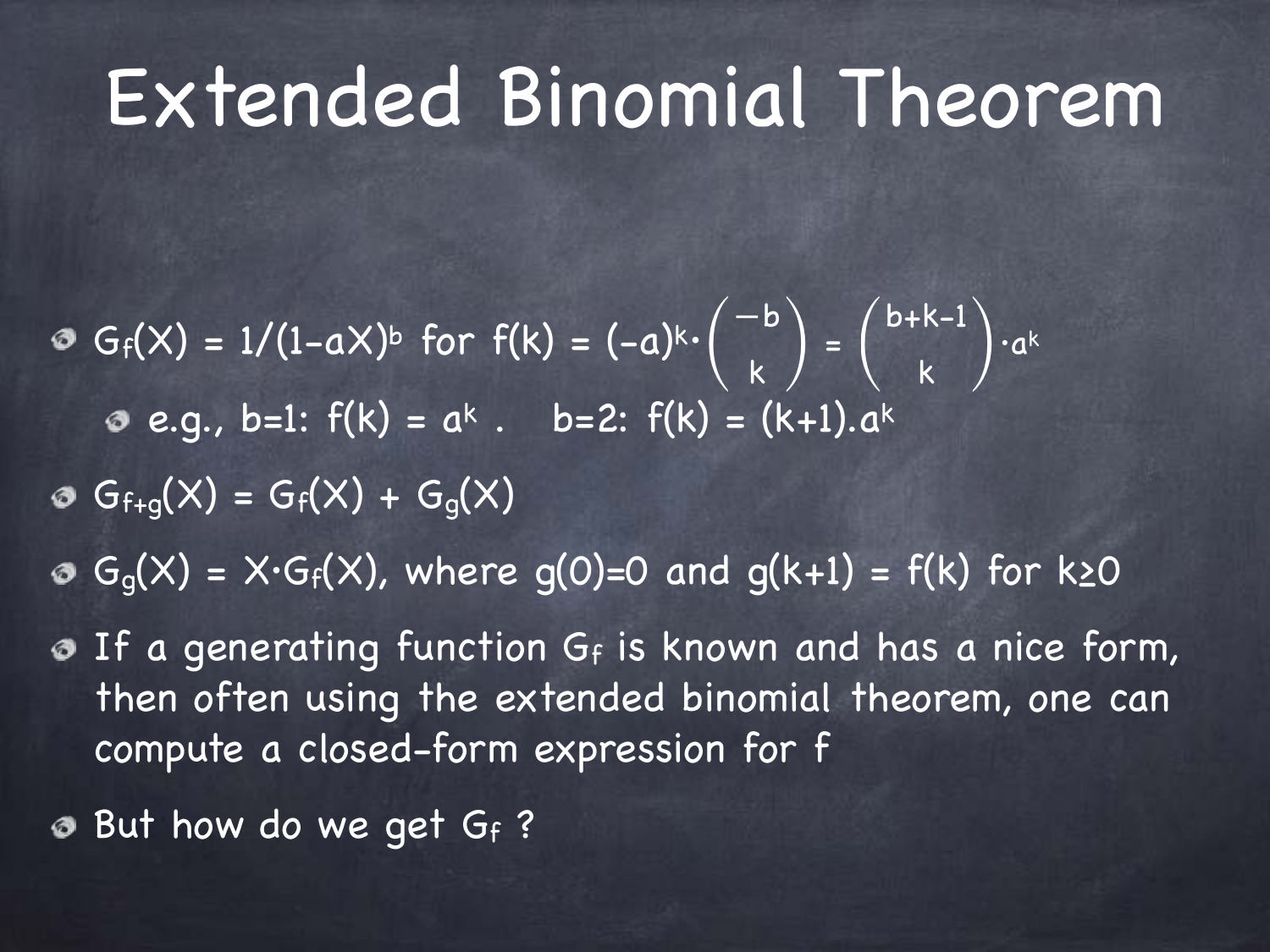$e.g., f(0)=0, f(1) = 1. f(n) = f(n-1) + f(n-2), \forall n \ge 2.$  [Fibonacci]  $f(n)$ ⋅X<sup>n</sup> = X⋅f(n-1)⋅X<sup>n-1</sup> + X<sup>2</sup>⋅f(n-2)⋅X<sup>n-2</sup> (for n≥2)  $\Rightarrow \sum_{n\geq 2} f(n) \cdot X^n = X \cdot \sum_{n\geq 2} f(n-1) \cdot X^{n-1} + X^{2} \cdot \sum_{n\geq 2} f(n-2) \cdot X^{n-2}$  $\Rightarrow$  G<sub>f</sub>(X) - f(0) - f(1)·X = X·(G<sub>f</sub>(X)-f(0)) + X<sup>2</sup>·G<sub>f</sub>(X)  $\Rightarrow G_f(X) (1-X-X^2) = f(0) + (f(1)-f(0)) \cdot X$  $G_f(X) = X/(1-X-X^2)$ Generating Functions From Recurrence Relations

More generally:  $f(0) = c$ .  $f(1) = d$ .  $f(n) = a \cdot f(n-1) + b \cdot f(n-2)$ ,  $\forall n \ge 2$ 

 $G_f(X) = (c + (d-ac)X)/(1-aX-bX^2)$